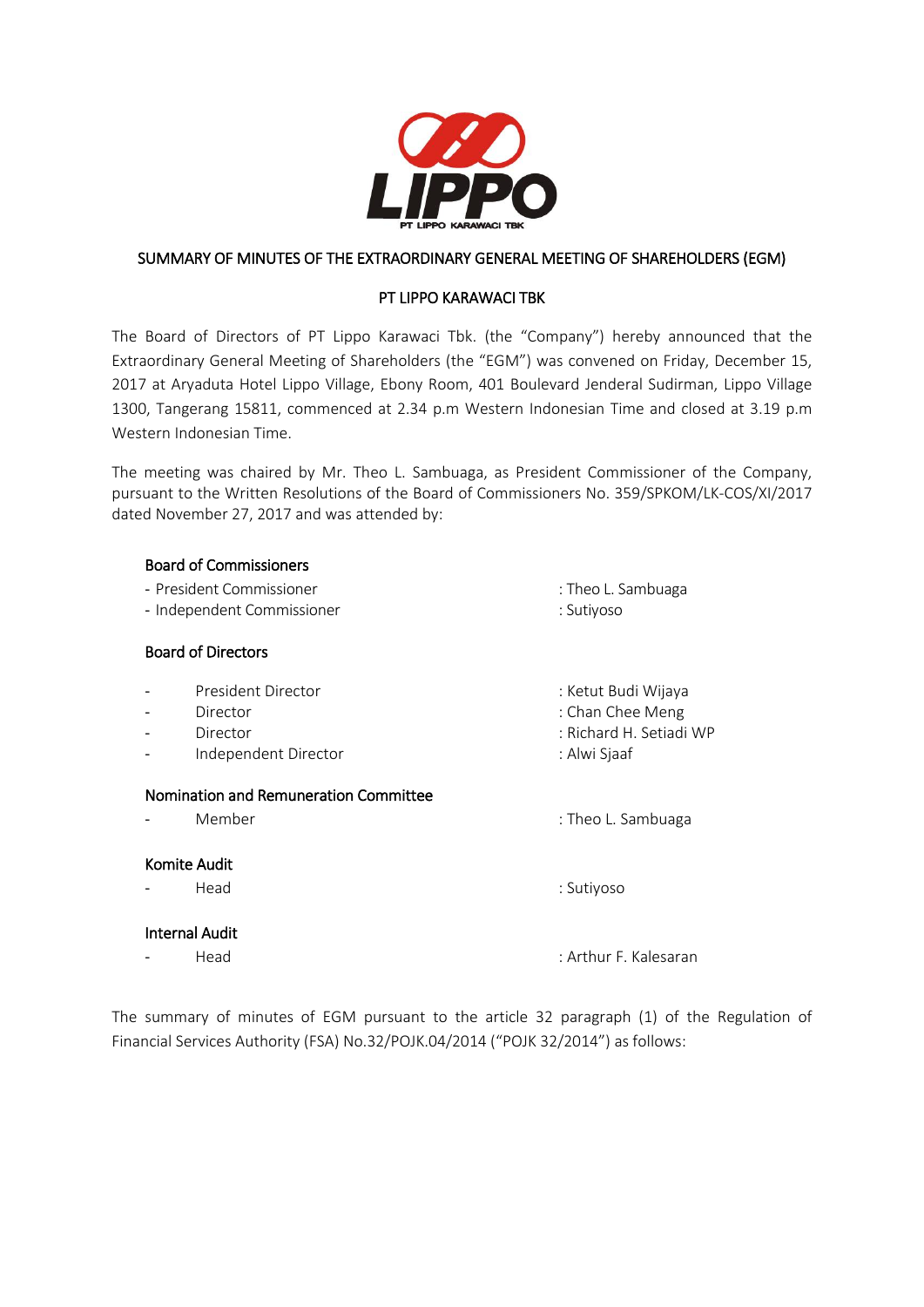#### A. Quorum of the Shareholders Attendances

The EGM was attended by 20,506,406,176 (twenty billion five hundred and six million four hundred and six thousand one hundred seventy six) shares which represented 90.052% of 22,771,585,119 (twenty two billion seven hundred seventy one million five hundred eighty five and one hundred nineteen) shares with valid voting rights that have been issued by the Company and after deducting the treasury stocks as of November 22, 2017.

The EGM has fulfilled the provisions relating to the quorum of the EGM pursuant to Article 14 paragraph (1a) of the Company's Article of Association, Article 26 of Regulation of the FSA No. 32/2014 and Article 86 paragraph (1) of the Law No. 40 of 2007 regarding Limited Liability Company ("Company Law").

### B. Opportunity to Raise Questions and/or Give Opinions relating to the EGM agenda

At the end of the discussion of each agenda, the chairman of the meeting provides an opportunity to the Shareholders or their Proxy (Shareholders) to raise question and/or to give an opinion relating to the agenda in discussion.

### C. Resolutions Mechanism in the EGM

Pursuant to article 14 paragraph (16) of the Article of Association of the Company which was stated in the Rules of the Meeting distributed to the Shareholders or their Proxy who attended the Meeting, the resolutions were adopted based on an amicable deliberation to reach a mutual consensus. In the event that the resolutions based on the amicable deliberation failed to be reached, the resolutions were resolved by way of voting based on affirmative votes of more than  $\frac{1}{2}$  (a half) of valid voting rights issued in the EGM. The Voting Form has been distributed before the Meeting starts.

#### D. Independent Party to Count and/or Validate the Vote

The Company has appointed an independent party Notary Sriwi Bawana Nawaksari, S.H., M.Kn., to count and/or validate the vote.

## E. Meeting Resolutions

All matters discussed and resolved in the EGM are minuted in the Deed No.563 dated December 15, 2017 which was drawn up by Notary Sriwi Bawana Nawaksari, S.H., M.Kn. The following is the summary of the Deed: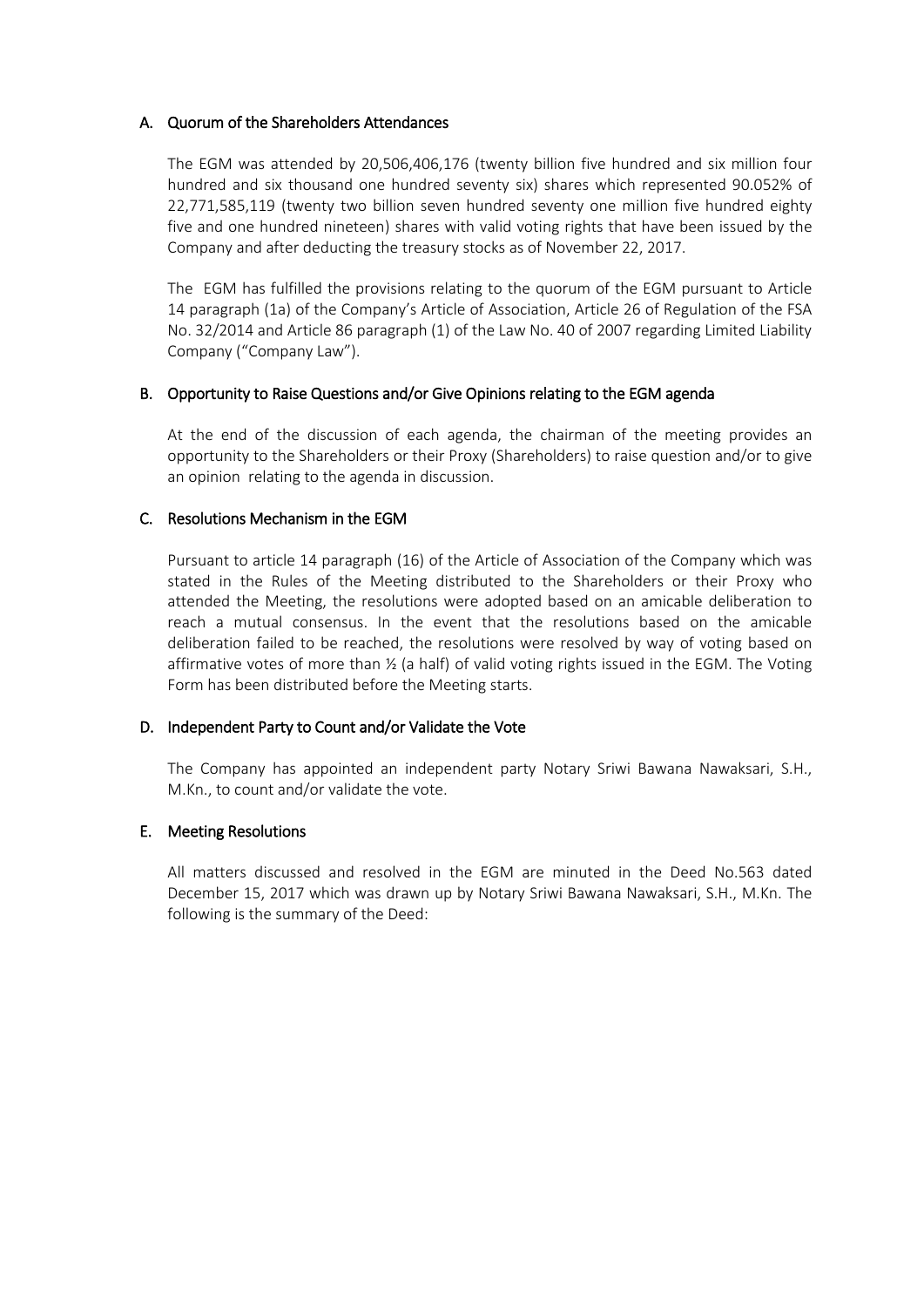# First Agenda:

The approval of the Company's proposed capital increase by issuing pre-emptive rights, pursuant to Financial Services Authority Regulation (FSA) No.32/POJK.04/2015 ("POJK 32/2015") regarding Capital Increase of Public Listed Company by Providing the Right Issue ("Right Issue IV") including:

- a. The approval of the change of Company's Article of Association with respect to the increased of issued and paid-up capital in the frame of Right Issue IV;
- b. The granting of authority to the Board of Directors of the Company with the right of substitution to perform all necessary actions in relation to Right Issue IV, including but not limited to making or requesting any necessary deeds, letters or documents, present before the competent authorities, including notaries, shall file applications to the competent authorities to obtain approval or to report the matter to the competent authorities and register it in the list of companies referred to in the prevailing regulations.

### Questions asked: 1 (One)

The questions : "Is there any restriction for foreign investors to participate in this Right Issue exercise?

If so, which countries are not allowed to participate in the excercise?"

The answer : "As long as the foreign investor has become a shareholder of the Company, there shall be no restriction in the exercise of this Right Issue."

The voting result:

| <b>Against</b> |       | Abstain                  |                          | For            |        |
|----------------|-------|--------------------------|--------------------------|----------------|--------|
| <b>Shares</b>  | %     | <b>Shares</b>            | %                        | <b>Shares</b>  | %      |
| 3,749,964      | 0.018 | $\overline{\phantom{0}}$ | $\overline{\phantom{0}}$ | 20,502,616,212 | 99,982 |

Therefore, the EGM, by a majority vote, which is 20,502,616,212 shares (99.982%) resolved that:

- 1. To approve the Company's proposal to conduct the Right Issue IV to the Shareholders by issuing pre-emptive rights up to 1,450,000,000 (one billion four hundred fifty million) ordinary shares in name at a nominal value ofRp100,00 (one hundred Rupiah) per share to be offered pursuant to POJK 32/2015, which is the implementation of the Law of the Republic of Indonesia No.8 of 1995 dated November 10, 1995 on the Capital Market;
- 2. To approve the plan to amendment the Articles of Association of the Company including but not limited to the amendment of Article 4 paragraph 2 of the Company's Articles of Association relating to the Capital, subject to the increase of the Issued and Paid-up Capital of the Company as the results of the Right Issue IV by granting the power and authority to the Board of Directors of the Company to determine the number of shares only to be issued and to increase the Company's issued and paid-up Capital as the result of Right Issue IV after the completion of exercising the pre-emptive Rights by the Shareholders of the Company and to restate the entire Article of Association of the Company;
- 3. To approve the grant of the power and authority of attorney with the substitution right to the Board of Directors of the Company to perform any and all necessary actions relating to the Right Issue IV, such as the appointment of Underwriters, Public Accountant Firm,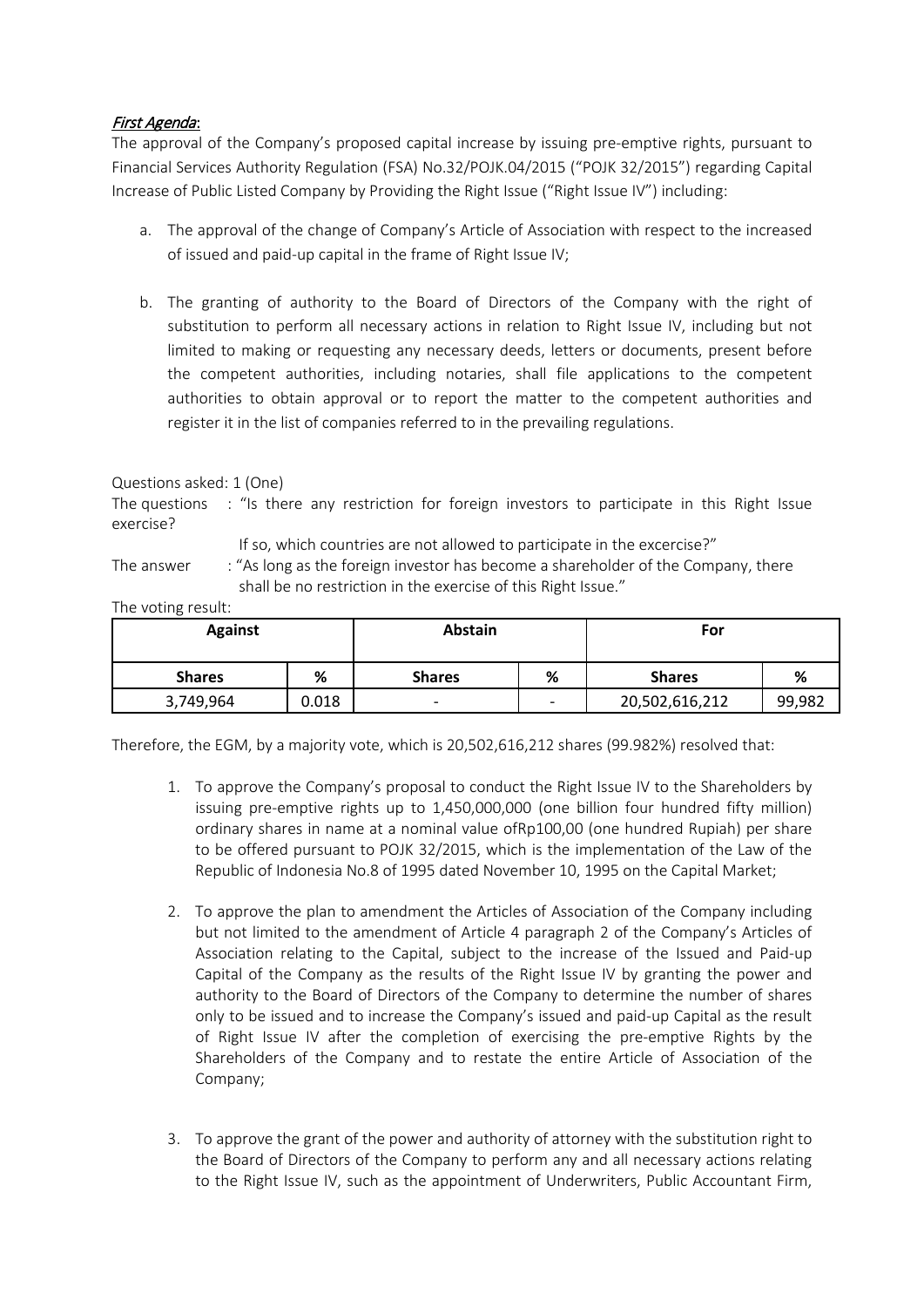Legal Consultants, Shares Registrar and other related institutions and to approve and acknowledge the Board of Directors of the Company to perform any necessary actions by complying with prevailing laws and regulations in the Capital Market, in particular POJK 32/2015 including but not limited to :

- i. Determining the ratios of shareholders who are entitled to the pre-emptive Rights;
- ii. Determining the exercise price of the Right Issue IV;
- iii. Determining the recording date of the Shareholders entitled to the pre-emptive Rights;
- iv. Determining schedule of the Right Issue IV;
- v. Signing any necessary documents of the Right Issue IV, including any notarial deed and their amendments and/or additions; and
- vi. Performing all and any actions in respect to the Right Issue IV, without any action being exempted, all with due regard to the prevailing laws and regulations in the Capital Market.
- 4. To approve the listing of all new shares in the Indonesia Stock Exchange (IDX) pursuant to the prevailing laws and regulations.
- 5. To ratify and approve any all acts which have been and will be performed by the Board of Commissioners and/or the Board of Directors of the Company in the framework of the Right Issue IV to the Shareholders, including but not limited to making and/or submitting information including initial prospectus, prospectus, or summary prospektus.
- 6. To grant the power and authority to the Board of Directors of the Company severally or collectively with the right of substitution to implement any necessary actions of the implementation, effectiveness and/or validity of matters submitted and/or resolved in the entire agenda of the Meeting, including but not limited to restate part or all of the resolutions on the agenda of the Meeting in a notarial deed, to make or to request to make all necessary deeds, letters or documents, present before the competent authorities, the competent authority to obtain an approval including the Minister of Justice and Human Rights of the Republic of Indonesia or to report it to the relevant authorities and to make any amendments and/or additions in any manner necessary to obtain such approval or acceptance of such reporting, to submit and sign any applications and other documents, to choose a place of domicile, and to perform other actions deemed required and to make a registration or announcement pursuant to the applicable laws and regulations without any exceptions.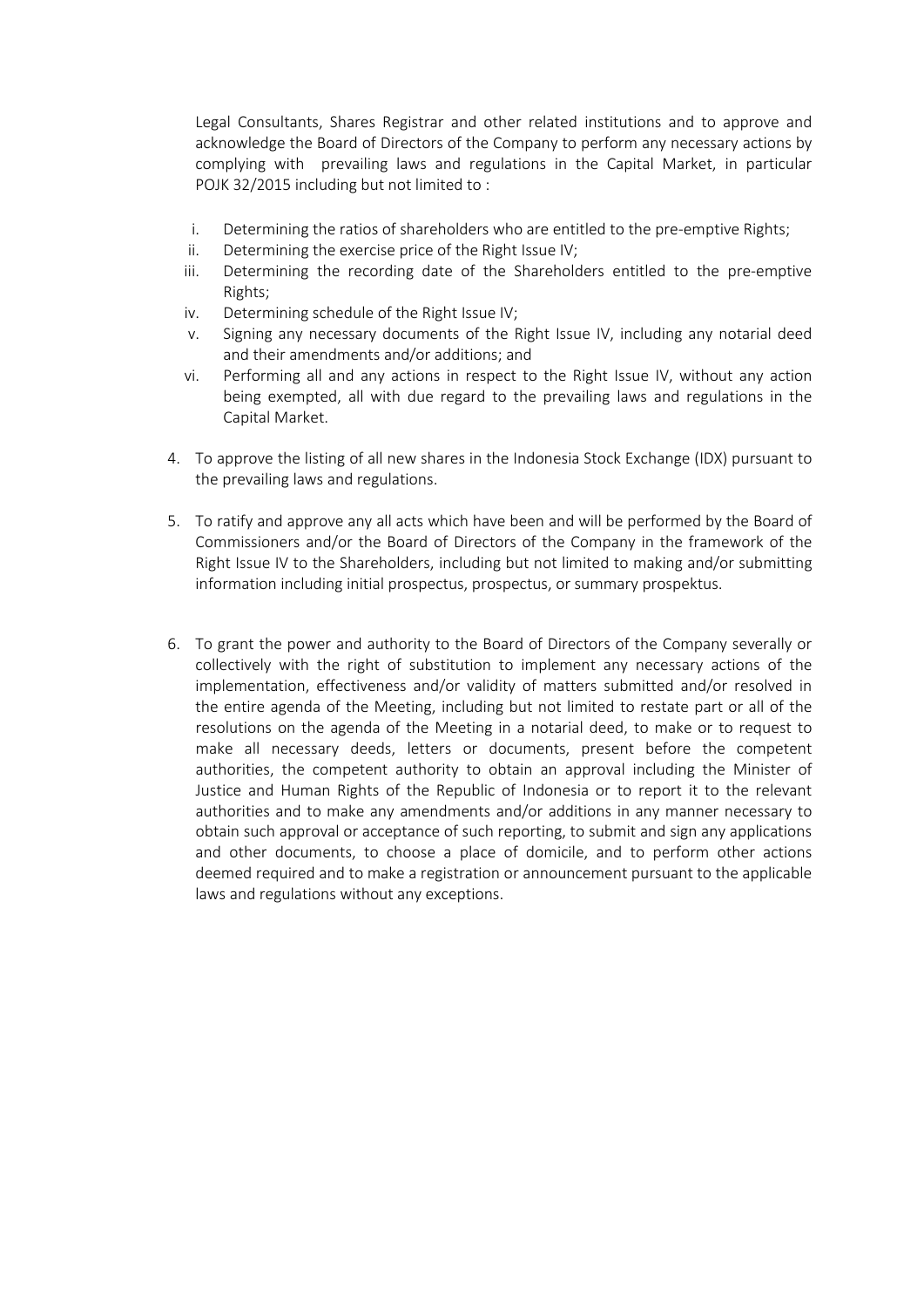### Second Agenda:

The change of the composition of the Board of Directors, and also ratification of the Board of Commissioners and the Board of Directors.

Questions asked: None The Questions: -

The voting result:

| <b>Against</b> |       | <b>Abstain</b> |       | For            |        |
|----------------|-------|----------------|-------|----------------|--------|
| <b>Shares</b>  | %     | <b>Shares</b>  | ℅     | <b>Shares</b>  | %      |
| 474,175,544    | 2.312 | 19,105,946     | 0.093 | 20,013,084,686 | 97.594 |

Therefore, the EGM by a majority vote, which is 20,032,190,632 shares (97.687%) resolved that:

- 1. The resignation of Mr. Lee Heok Seng, Mr. Johanes Jany, respectively as Director of the Company and Mrs. Jenny Kuistono as Independent Director of the Company is accepted as well as granted full discharge *(acquit et de charge)* responsibility for surveillance and management actions starting from the closing of this Meeting;
- 2. Mr. Wijaya Subekti is appointed as Director of the Company as of the closing of this Meeting until the end of the term of office of the Board of Commissioners and Board of Directors. Therefore, the composition of the Board of Commissioners and the Board of Directors of the Company, effective from the closing of this Meeting until the closing of the Annual General meeting of Shareholders held in 2020 be restated, as follows:

#### Board of Commissioners

| President Commissioner          | : Theo L. Sambuaga  |  |
|---------------------------------|---------------------|--|
| Vice President Commissioner and |                     |  |
| Independent Commissioner        | : Surjadi Soedirdja |  |
| Independent Commissioner        | : Agum Gumelar      |  |
| Independent Commissioner        | : Farid Harianto    |  |
| Independent Commissioner        | : Sutiyoso          |  |